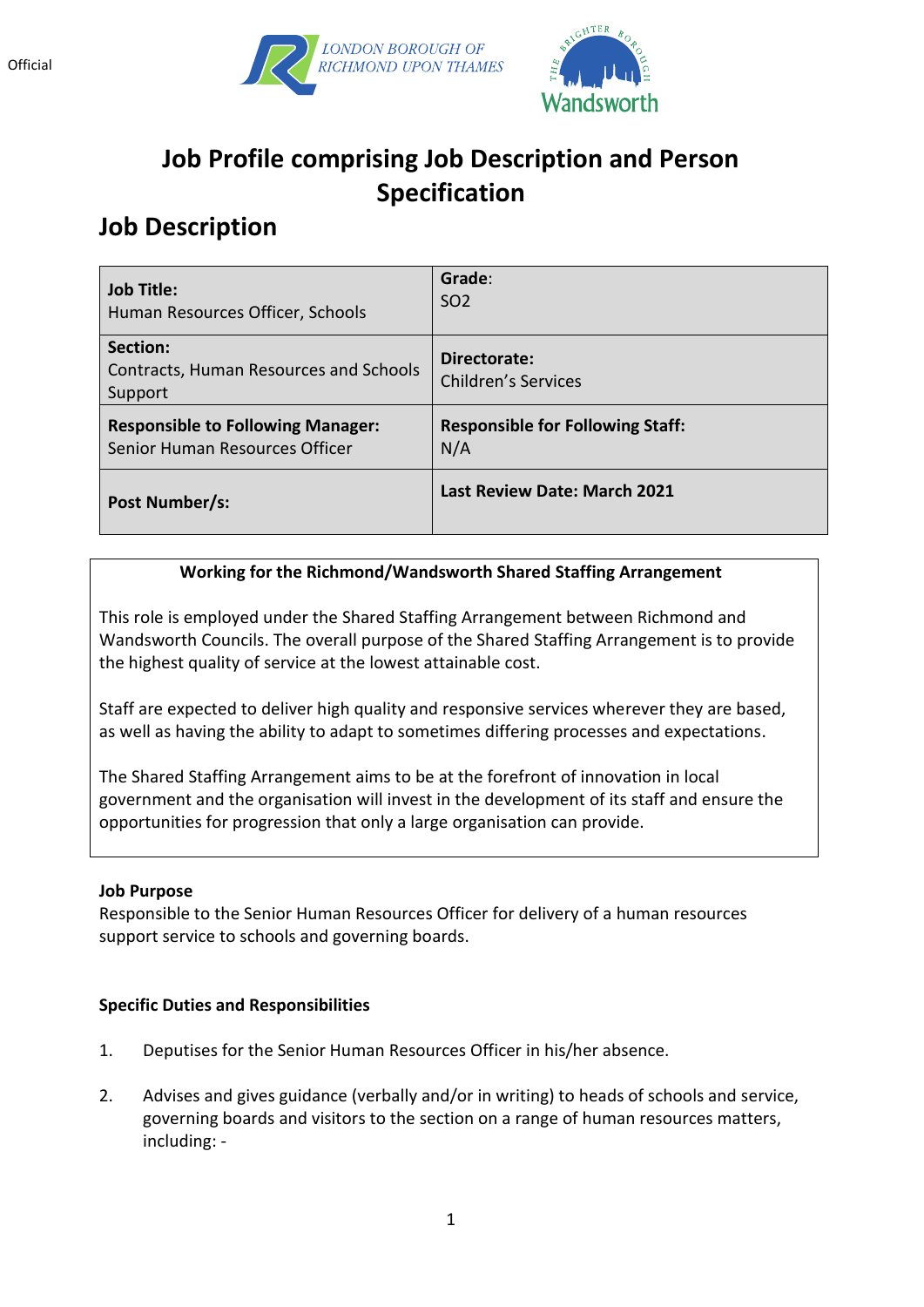



- Recruitment procedures for teaching and support staff.
- Pay and conditions of service for teaching and support staff.
- The Council's employment practices and policies, including disciplinary and sickness cases.
- Manage the redundancy and retirement budget.
- Employment legislation and the implementation of national agreements.
- Maintenance of locally held personnel records using the Schools Information.
- Allocation of human resources and managing adjustments in staffing levels.
- Job evaluation for support staff posts.
- Website maintenance.

The post holder will develop specialist expertise in one or more of the areas outlined above and will maintain a working knowledge of the remaining areas, with the ability to train central and school based staff in any of the areas as required

- 3. Deals with queries from individual staff based at establishments on conditions of service and other staffing matters.
- 4. Builds professional working relationships with school leaders and staff through termly visits to allocated schools. Contributes to the development of the visit agenda and ensures that follow up actions from school visits are completed to agreed timescales.
- 5. Supports the Senior Human Resources Officer with employee relations casework, including disciplinary, grievance and poor performance. Under the direction of the Senior Human Resources Officer, arranges and attends employee relations meetings and hearings and produces accurate minutes when required.
- 6. Under the direction and guidance of the Senior Human Resources Officer, manages an allocated employee relations workload, including attending and advising at sickness review meetings, investigation meetings and other employee relations cases. Responsible for referring more complex cases and those outside of own ability to the Senior Human Resources Officer immediately.
- 7. Develops and delivers training for head teachers, governors and other staff on all aspects of human resources and employment practice.
- 8. Suggests ideas and composes articles to be included in any HR updates to schools and other departmental publicity materials.
- 9. Encourages buy in to HR services from schools within and outside the borough by marketing the HR service as a source of professional expertise.
- 10. Liaises with the Council's central human resources, pensions service, audit section and finance department on a range of matters, including employee relations, occupational health, job evaluation, salaries and pension.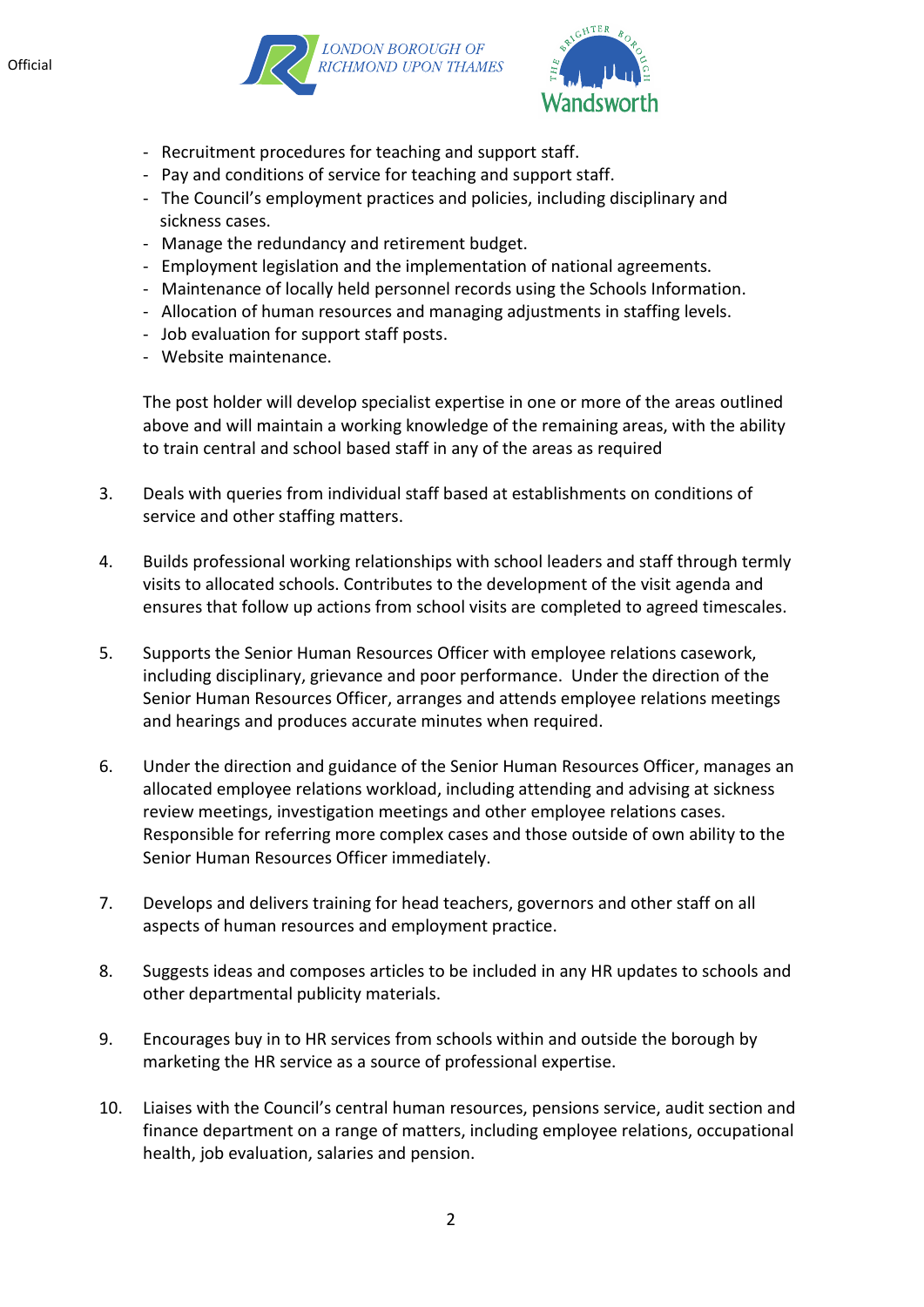



- 11. Liaises with external agencies and government boards and provides statistics and information as requested.
- 12. Services meetings of the Schools' Joint Consultative Committee. Minutes other meetings as required under the direction of the Senior Human Resources Officer.
- 13. Assists with headteacher recruitment for schools and participates in other recruitment activities as required by the Senior Human Resources Officer.
- 14. Supports the Senior Human Resources Officer in the effective delivery of special projects, such as school closures, strike action. To participate in other change management projects in the section as required (e.g. managing adjustments, surveys etc).
- 15. Advises and assists schools in the preparation and submission of sponsorship license and leave to remain applications in accordance with current guidelines.
- 16. Opens, records and distributes incoming post.
- 17. To be fully aware of and understand the duties and responsibilities arising from the Children Act 2004 and Working Together in relation to child protection and safeguarding children and young people as this applies to your role within the Council.
- 18. To be fully aware of the principles of safeguarding as they apply to vulnerable adults in relation to your work role. To ensure that your line manager is made aware and kept fully informed of any concerns which you may have in relation to safeguarding and/or child protection
- 19. Responsible for the evaluation, implementation and compliance with Health and Safety legislation, to ensure safe working practices of all staff, public and contractors in his/her working environment, in accordance with the Council and departmental safety arrangements, policies and codes.
- 20. Generally promote the services of the department by assisting the public in person or by telephone in a helpful and courteous manner.
- 21. Participate in the staff development and appraisal scheme, undertaking recommended training and professional development.
- 22. Carry out all duties in accordance with Wandsworth Council's Equal Opportunities policy with respect to the staff and public, actively promoting equality and seeking to prevent and overcome disadvantage and discrimination.
- 23. Undertakes any other duties commensurate with the grade of the post as directed by the Schools' Human Resources Manager.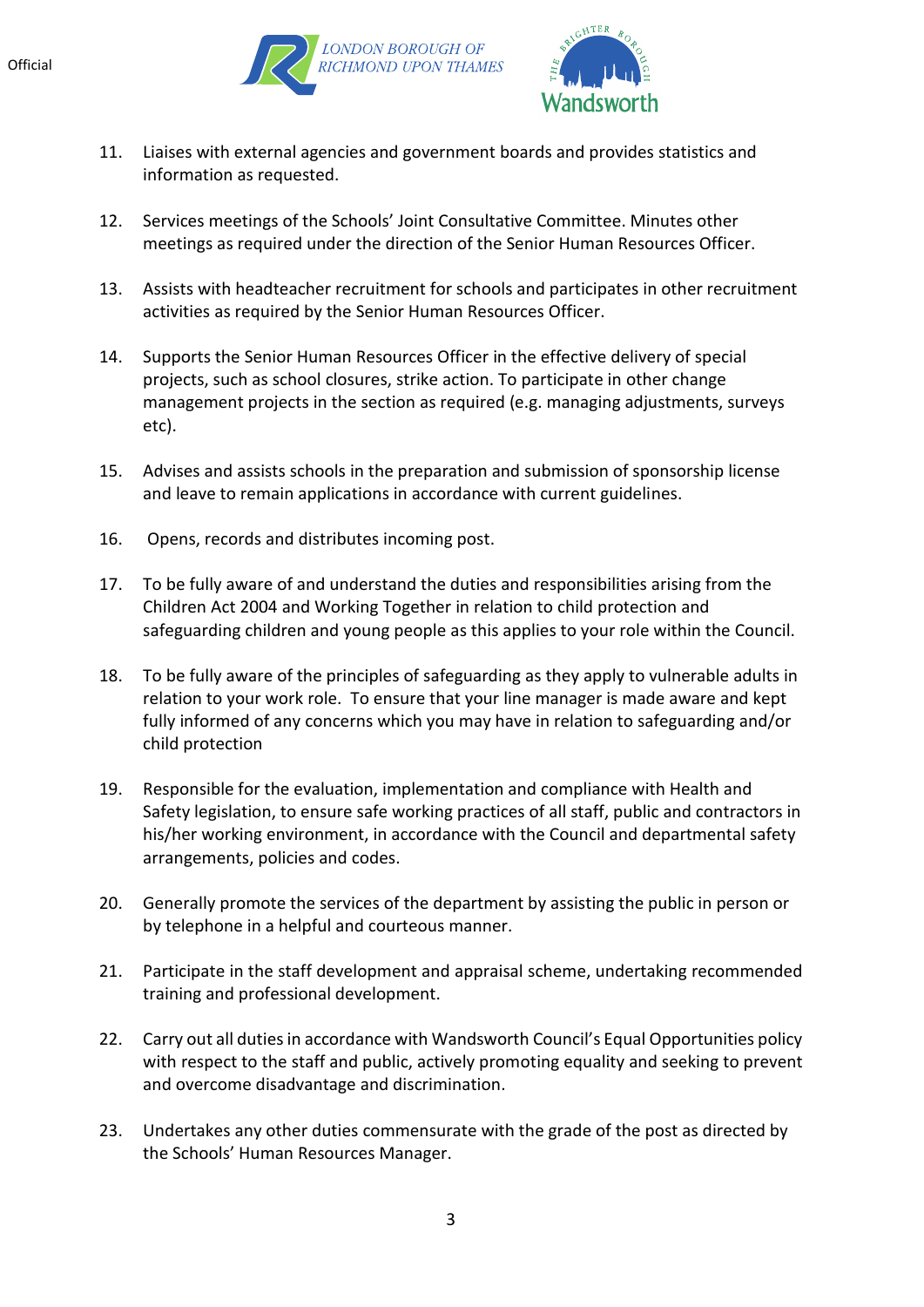



#### **Generic Duties and Responsibilities**

- To contribute to the continuous improvement of the services of the Boroughs of Wandsworth and Richmond.
- To comply with relevant Codes of Practice, including the Code of Conduct and policies concerning data protection and health and safety.
- To adhere to security controls and requirements as mandated by the SSA's policies, procedures and local risk assessments to maintain confidentiality, integrity, availability and legal compliance of information and systems
- To promote equality, diversity, and inclusion, maintaining an awareness of the equality and diversity protocol/policy and working to create and maintain a safe, supportive and welcoming environment where all people are treated with dignity and their identity and culture are valued and respected.
- To understand both Councils' duties and responsibilities for safeguarding children, young people and adults as they apply to the role within the council.
- The Shared Staffing Arrangement will keep its structures under continual review and as a result the post holder should expect to carry out any other reasonable duties within the overall function, commensurate with the level of the post.

#### **Current Team Structure**

Head of Contracts, Human Resources and Schools Support

Schools' Human Resources Manager

- 3 x Senior Human Resources Officers
- 3 x Human Resources Officers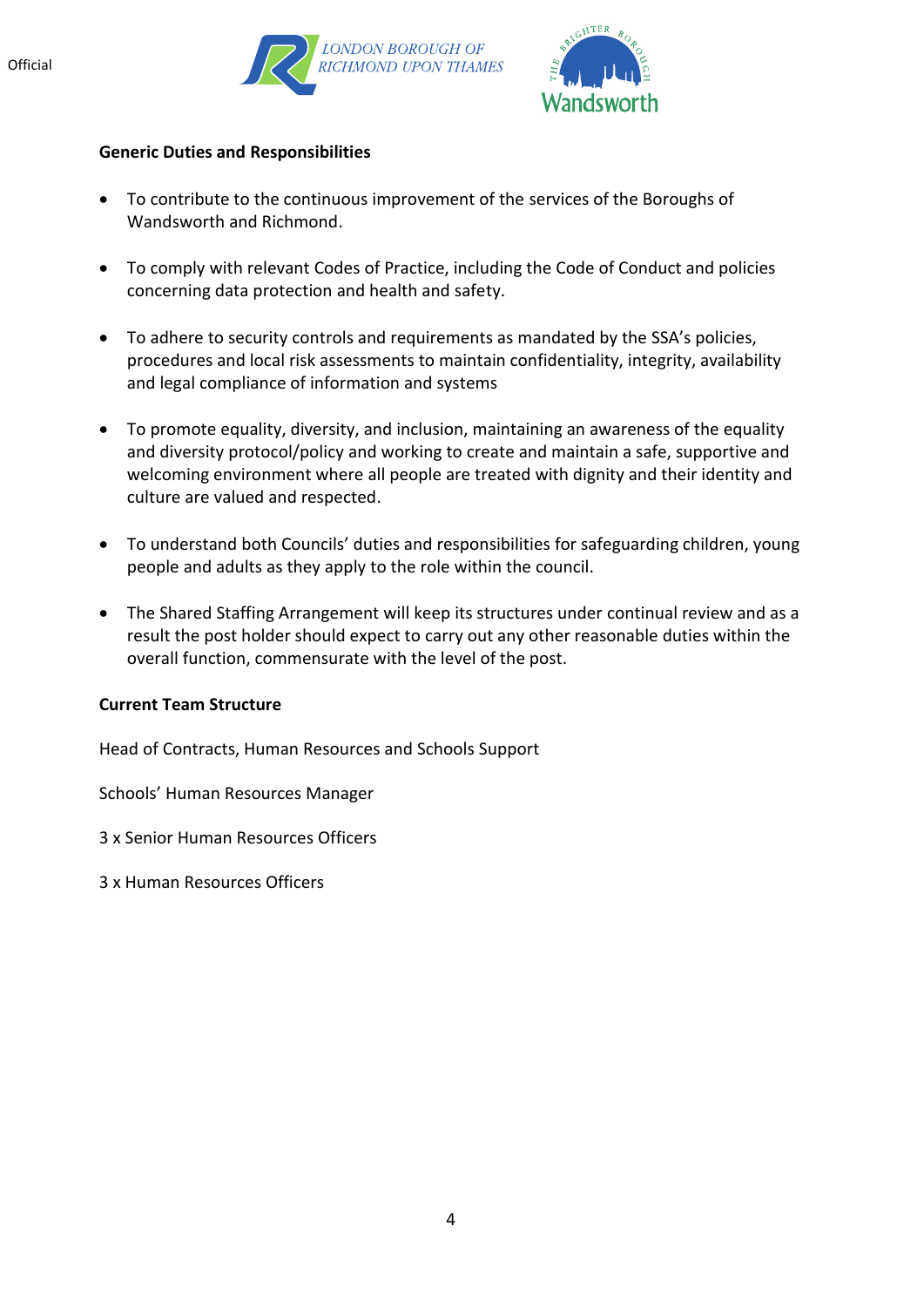



## **Person Specification**

| <b>Job Title:</b>                      | Grade:                     |
|----------------------------------------|----------------------------|
| Human Resources Officer, Schools       | <b>SO2</b>                 |
| Section:                               | Directorate:               |
| Contracts, Human Resources and Schools | <b>Children's Services</b> |
| Support                                |                            |
| <b>Responsible to:</b>                 | <b>Responsible for:</b>    |
| Senior Human Resources Officer         | N/A                        |
| Post Number/s:                         | <b>Last Review Date:</b>   |
|                                        | <b>March 2021</b>          |

#### **Our Values and Behaviours**

The values and behaviours we seek from our staff draw on the high standards of the two boroughs, and we prize these qualities in particular:

**Being open.** This means we share our views openly, honestly and in a thoughtful way. We encourage new ideas and ways of doing things. We appreciate and listen to feedback from each other.

**Being supportive.** This means we drive the success of the organisation by making sure that our colleagues are successful. We encourage others and take account of the challenges they face. We help each other to do our jobs.

**Being positive.** Being positive and helpful means, we keep our goals in mind and look for ways to achieve them. We listen constructively and help others see opportunities and the way forward. We have a 'can do' attitude and are continuously looking for ways to help each other improve.

| <b>Person Specification Requirements</b>                            | <b>Assessed by</b><br>A & I/T/C<br>(see below for explanation) |
|---------------------------------------------------------------------|----------------------------------------------------------------|
| <b>Knowledge</b>                                                    |                                                                |
| Good general knowledge of current and forthcoming<br>employment law | A & I                                                          |